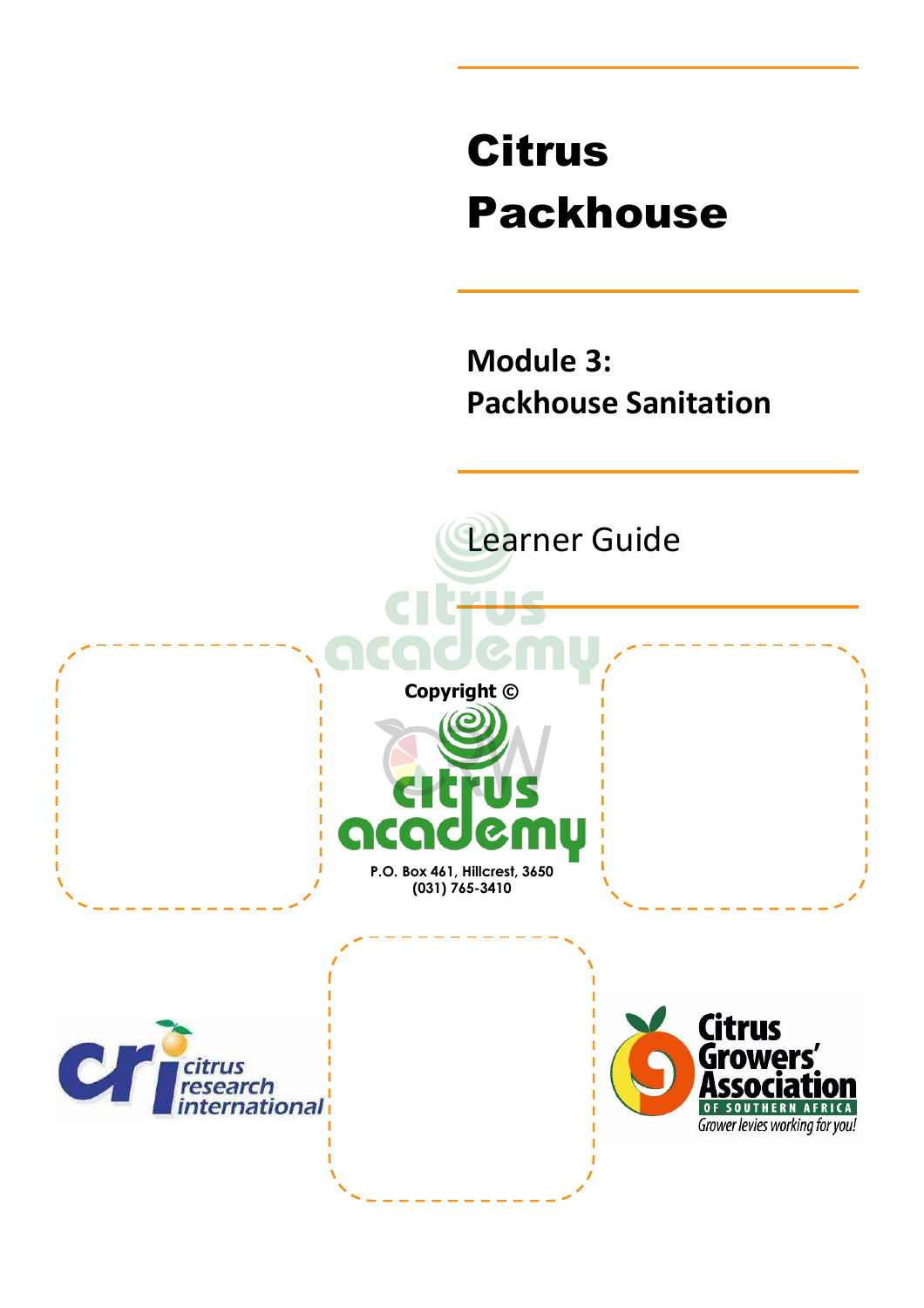**© Citrus Academy NPC**  1 st edition 2022

The content of this module is based on audio-visual material produced by the Citrus Academy.

**Scripted by:**  Jacomien de Klerk

#### **Visual material production:**  Sagritex (Pty) Ltd

**Additional information sources:**  Citrus Research International

**Project coordinator:** Citrus Academy (Jacomien de Klerk)



#### **Disclaimer**

By accepting this document and reading its contents you agree to be bound by the terms of this disclaimer.

The use of the contents of this document and the accompanying visual material is at your own risk. Neither the Citrus Academy nor Citrus Research International nor the Citrus Growers' Association warrant that the content of this document or the visual material is suitable for your intended use or that it is free of inaccuracies or omissions. The opinions and advice expressed in this document and the visual material are not necessarily those of the Citrus Academy, Citrus Research International or the Citrus Growers' Association. The Citrus Academy, Citrus Research International and the Citrus Growers' Association, their directors, officers, employees, agents and contractors shall not be liable for any loss or damage of any nature suffered by any person as a direct or indirect result of the use of, or inability to use, any advice, opinion or information contained in this document or the visual material, or any misrepresentation, misstatement or omission, whether negligent or otherwise, contained in this document and the visual material.

You indemnify the Citrus Academy, Citrus Research International and the Citrus Growers' Association against any claim by any third party against the Citrus Academy, Citrus Research International and the Citrus Growers' Association, their directors, officers, employees, agents or contractors arising from, or in connection with, the use of, or reliance on, the contents of this document and the visual material. It is your responsibility to determine suitability of the contents of this document and the accompanying visual material for your intended use.



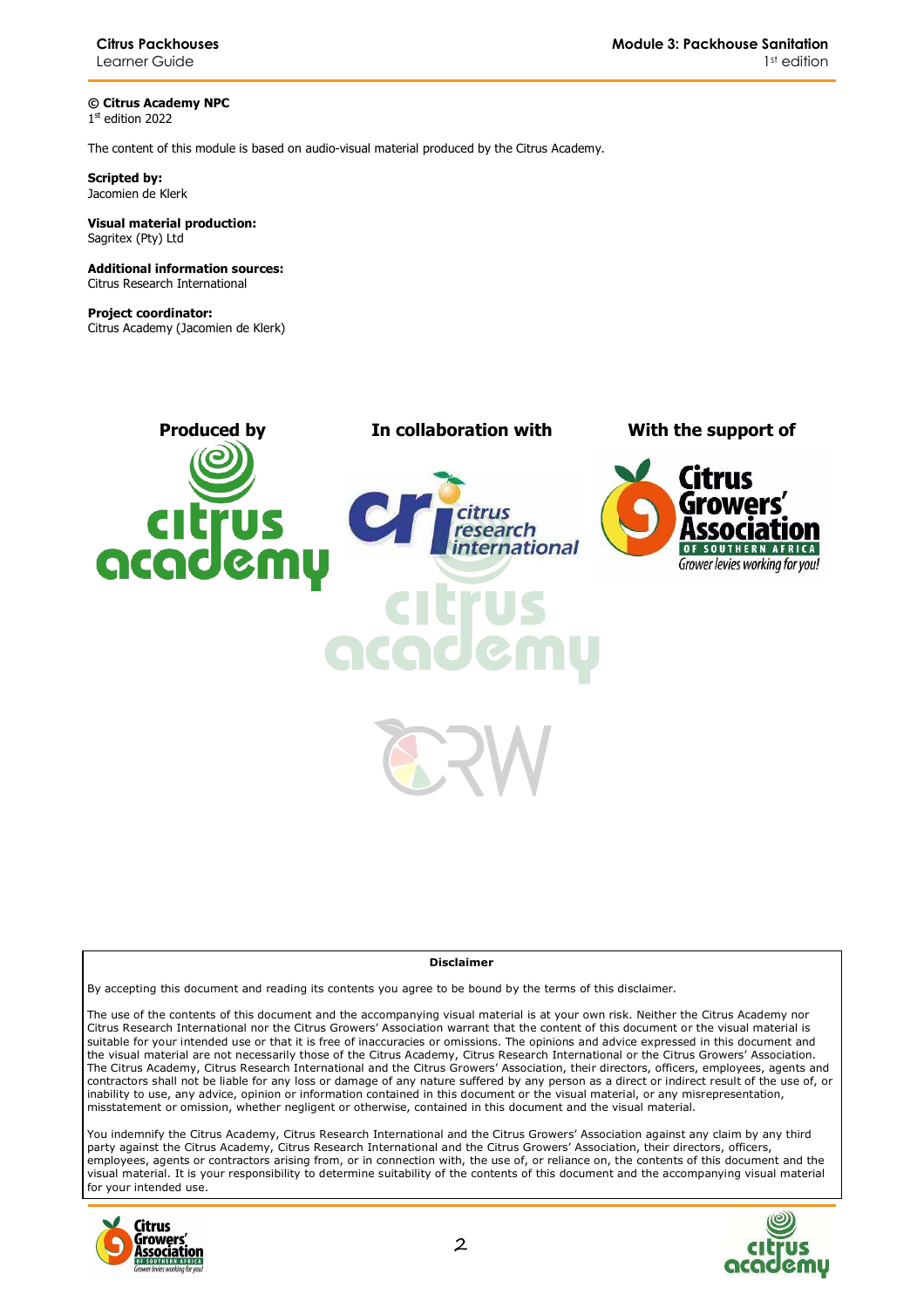# Contents

| Introduction                             |   |
|------------------------------------------|---|
| Spores and Fruit Infections              | 4 |
| Pre-Sorting                              | 4 |
| Removal of Fruit                         | 5 |
| Equipment and Workspace Sanitation       | 5 |
| <b>Sanitising Agents</b>                 | 5 |
| <b>Cleaning and Sanitising Methods</b>   | 6 |
| Scheduling                               | 6 |
| Other Cleaning and Sanitising Procedures | 6 |
| <b>Emergency Cleaning Procedures</b>     |   |
| Microbiological Laboratory Testing       |   |
| Personal Hygiene                         |   |
| Recordkeeping                            |   |





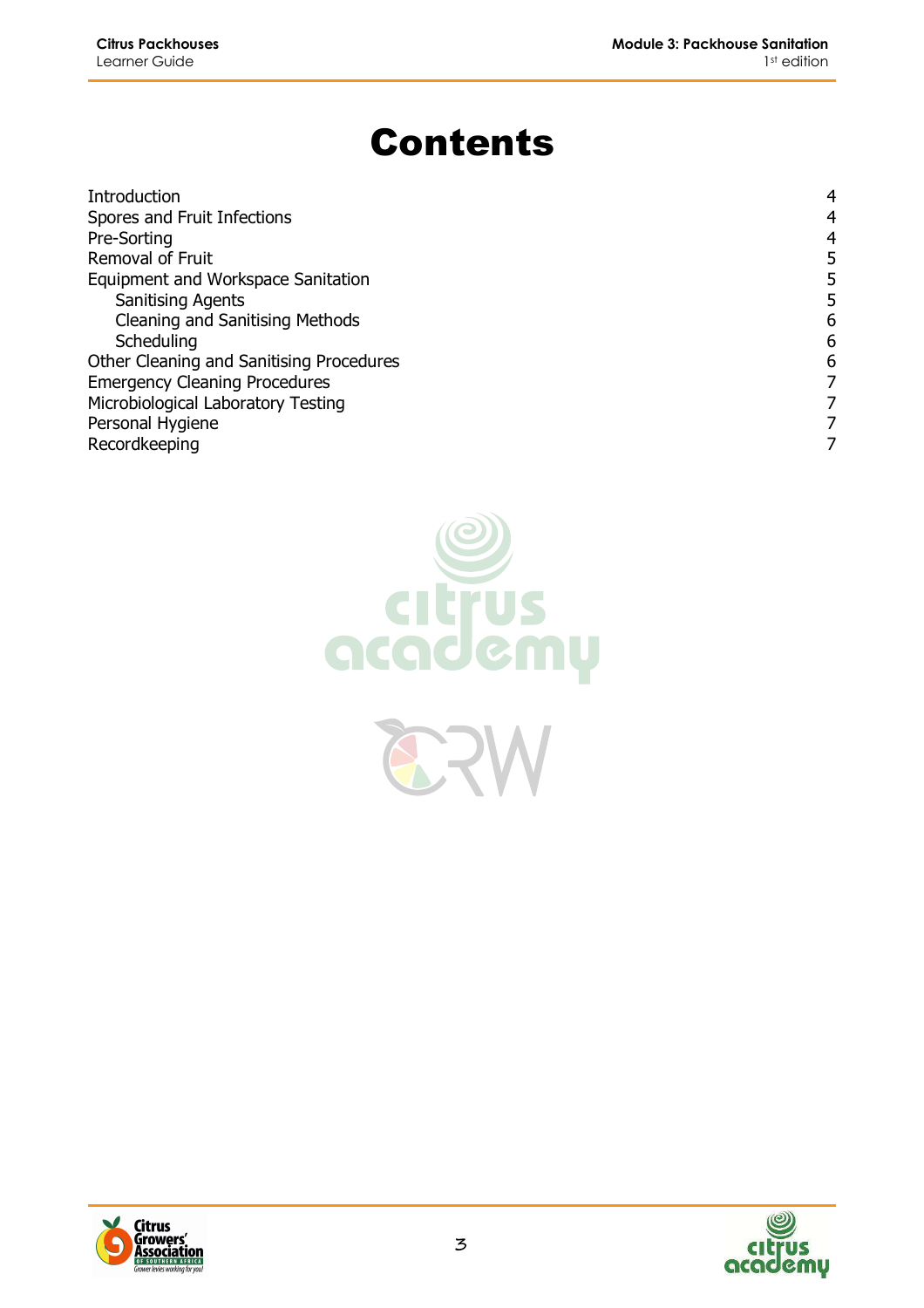### **Introduction**

Packhouse sanitation is critical to preserving the quality and safety of citrus fruit during the packhouse process. Every person working in a packhouse must take responsibility for maintaining a high standard of sanitation to prevent fruit contamination in the packhouse, and especially to prevent fruit from becoming re-contaminated after it has been treated.

# **Spores and Fruit Infections**

In citrus packhouses, spores are the major cause of fruit contamination. Spores are reproductive propagules of certain plants, fungi and algae. They are microscopic and cannot be seen with the naked eye – you will only know that they are present in the packhouse when fruit develops infections, and by then it is too late. The only way to prevent spores from building up in the packhouse and infecting fruit is by having an effective sanitation plan.

In citrus packhouses, most infections are fungal and it is therefore those spores that are of concern. Fungal spores are mostly associated with mould, such as green mould, blue mould, and sour rot.

Fungal spores settle on fruit and surfaces in the packhouse. They start growing and multiplying as soon as conditions are warm and humid enough. De-greening rooms, for example, present just such conditions, as do ambient storage areas. Many spores are unable to penetrate the thick citrus rind on their own so they need an injury to begin the decay process. It is important that the packhouse takes great care never to do anything that can cause injuries to the citrus they pack.

As spores start multiplying, they spread to other fruit and surfaces, thereby increasing the spore load in the packhouse and causing more and more infections. Fruit is treated with fungicides to kill spores on the fruit, but the more spores present, the less effective the treatments.

The main aim of packhouse sanitation is to keep the spore load in the packhouse as low as possible, by not allowing infected fruit into the packhouse, by immediately removing and destroying infected fruit, and by keeping the equipment and work area sanitary. Extractor fans and canopies can also be positioned in the packhouse for optimal airflow to reduce spore load.

# **Pre-Sorting**

Preventing infected and decayed fruit from entering the packhouse is the first packhouse sanitation action. In de-greening rooms fungal diseases develop faster because of the warm, humid conditions. There is often decayed fruit in bins coming out of de-greening rooms, and there might also be decayed and infected fruit in bins coming from the orchard. This infected fruit is referred to as "green bombs" because they cause an explosion of infection in the packhouse if they are allowed inside. They must be removed during pre-sorting, preferably before the fruit enters the washing system. Even though the fruit washing system contains a sanitiser, green bombs will contaminate the water and the rollers and brushes due to the massive spore overload, thereby infecting the system itself.

The golden rule is: if it is not going to be exported, it must not be in the packhouse. Presorting procedures are discussed in greater detail in module 4, which deals with receiving and initial processes.



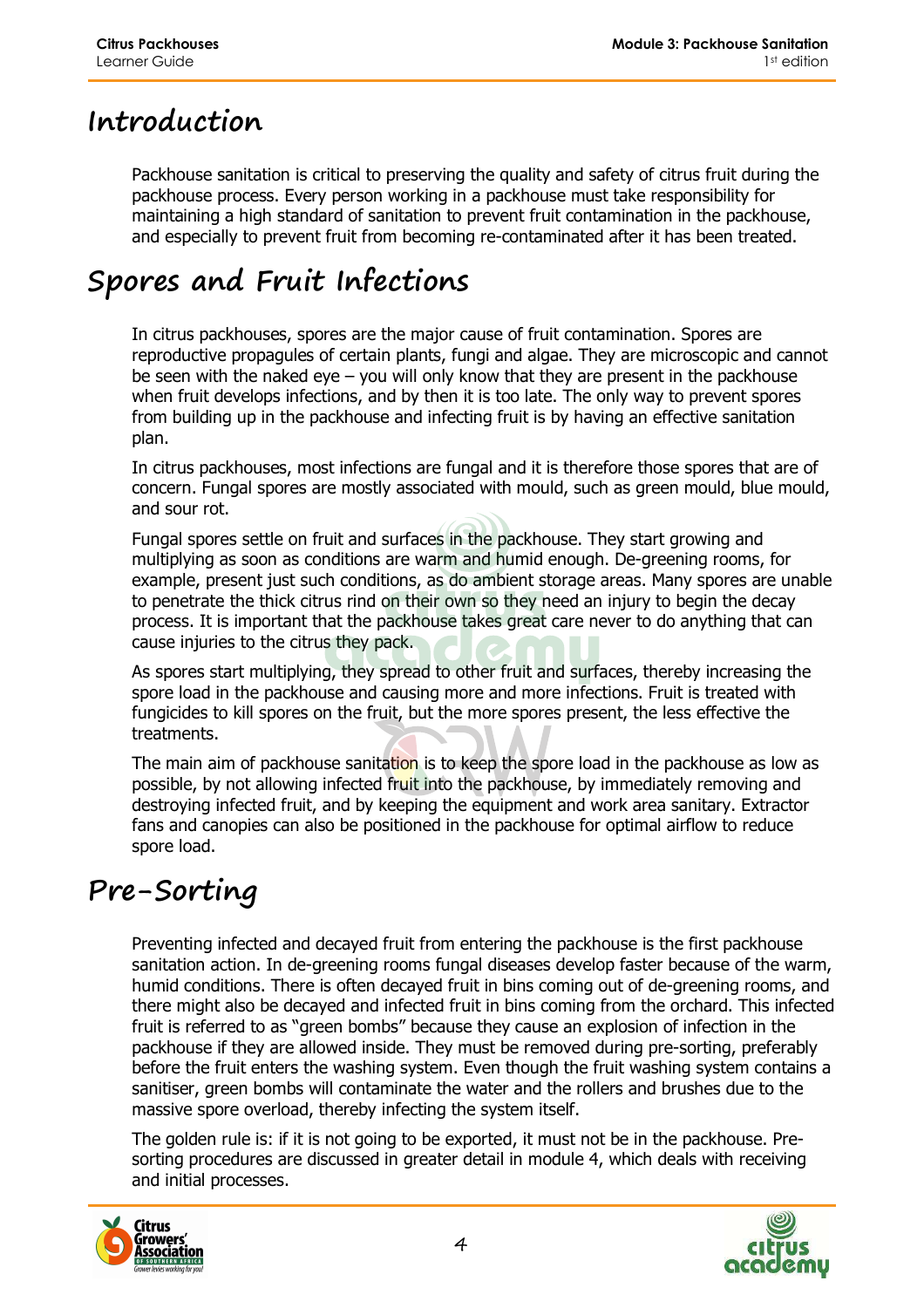Sometimes severely contaminated fruit is missed during pre-sorting. If such a fruit is found on the grading line, in a packing bin, or anywhere else in the packhouse, immediately remove the fruit, report it to the supervisor, disinfect the area and equipment and, at the first available opportunity, clean and sanitise the line.

### **Removal of Fruit**

Infected fruit removed during sorting, grading or anywhere else on the packline must not stay inside the packhouse. Remember that fungal spores are spread through the air, the water, and even by vinegar flies. Even if infected fruit is left for only a short period of time, it can spread infections and increase the spore load in the packhouse. All such fruit, along with any fruit that has fallen on the floor or has been discarded for any other reason, must be removed from the packhouse as soon as possible.

Fruit that is destined for the local market or processing should preferably be stored outside the export packing area, especially if the fruit has been treated with fungicides, as active spores on these fruit are likely to be resistant to those fungicides. Infected fruit that cannot be sold on any market must be destroyed away from the packhouse, either by being finely chopped up and spread out in the sun to dry, or by being buried. Waste fruit can also be used for animal feed.

It is best not to store export fruit in the packhouse for too long after being packed, especially in hot conditions – remember that many postharvest diseases develop faster at higher temperatures. Either pre-cool export fruit at the packhouse immediately to stop the development of diseases, or dispatch it to pre-cooling facilities.

# **Equipment and Workspace Sanitation**

The next essential action in packhouse sanitation is keeping the workspaces and equipment in the packhouse clean and sanitary. Remember that you cannot sanitise a dirty surface, so this is a two-step process – wash, and then sanitise. There are three important things here: the sanitising agents that are used, the method of application, and the frequency of application.

#### **Sanitising Agents**

There are many available products that can be used as sanitising agents in packhouses. It is important that the product chosen is used correctly according to the manufacturers specifications, that the product is effective against spores, and that the product does not leave a residue that is restricted by the target market.

Chlorine is commonly used for sanitising, but it is important to use the right chlorine products. Swimming pool products are not suitable for sanitising in packhouses – they are formulated specifically for swimming pools, with UV stabilisers, granulators, and slow release of the active ingredient, and should never be used with fresh fruit.

New sanitising products and innovations are often introduced to the market, and many promises are made by its manufacturers. It is important to look critically at new products and to ask questions about them. Efficacy, long term impact, and costs are just some of the factors that should be taken into account.

CRI is constantly researching existing and new sanitising products, looking objectively at various factors, such as short term viability and long term effects. They publish details of recommended sanitising agents, and update these regularly. It is best to use



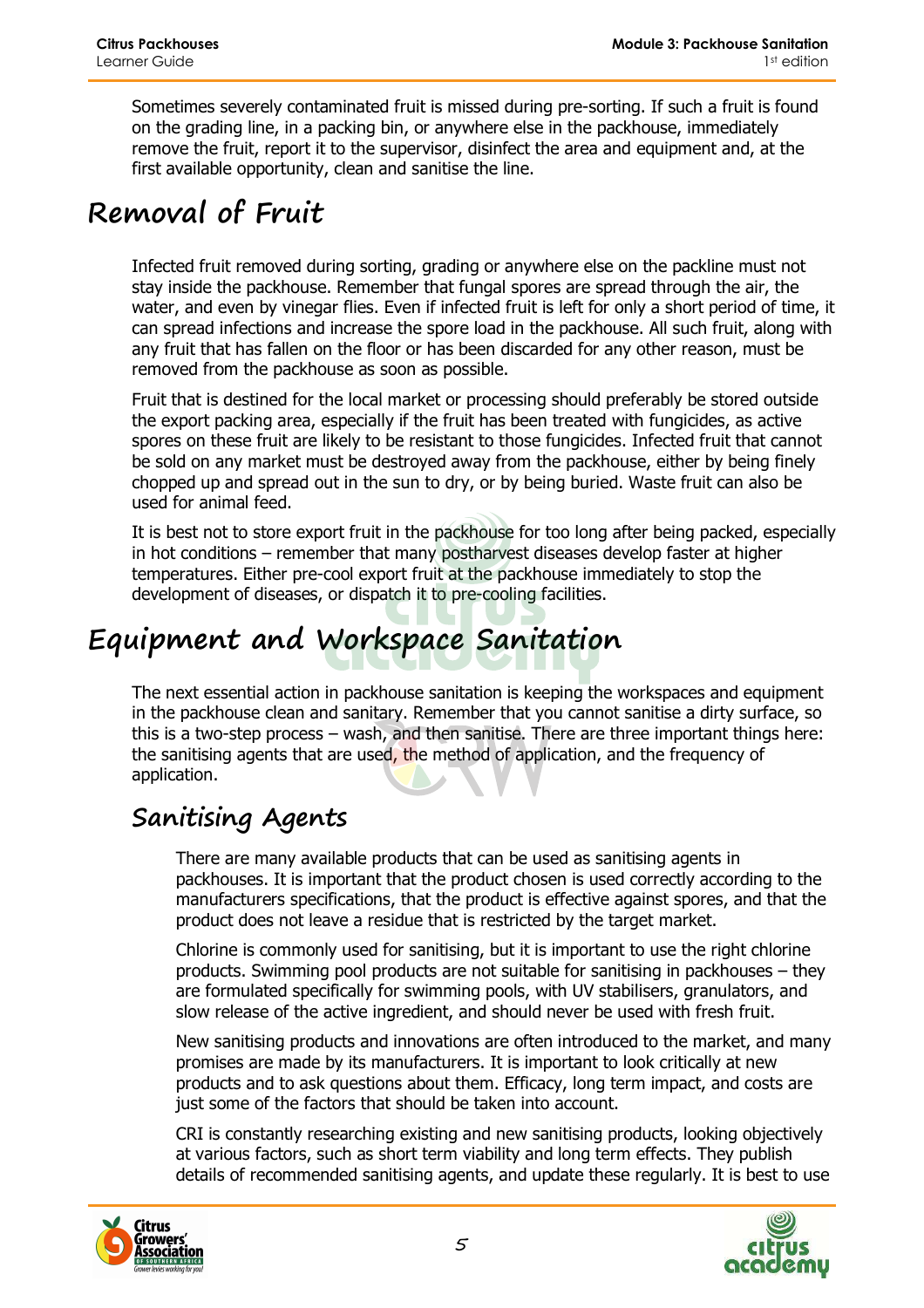only recommended products and at the recommended concentrations. CRI is objective in its research and always presents its findings without favouring any commercial entity.

Use the following principles when deciding which sanitising agent to use:

- $\div$  The product should have the right active ingredients;
- $\div$  The product should be registered by the South African Registrar and approved by CRI;
- The product must be effective;
- $\div$  The product must be food grade; and
- \* The product should not be overly corrosive and cause damage to equipment or surfaces.

Even the safest, most highly recommended sanitising agent can be rendered ineffective, on the one end of the scale, or toxic on the other end, if used in the wrong concentration. The concentration of the active ingredient must be managed very carefully when mixing a cleaning solution to ensure effective sanitation. Always follow the manufacturer's recommendations for each specific product, as the volume of active ingredients can be different between products.

#### **Cleaning and Sanitising Methods**

It is important to clean all equipment and work areas thoroughly. Cleaning solution must be applied to all surfaces in the packhouse, including the floors and the walls, and especially surfaces that come into contact with fruit, such as grading tables, brushes, rollers, sizer cups, and packing tables.

The best way of applying cleaning solution is to douse equipment using knapsack sprayers, and to wipe down surfaces with a clean cloth dipped in the solution. Follow the manufacturer's recommendations for the concentration and contact time of the solution on surfaces.

### **Scheduling**

It is important to sanitise the packhouse regularly. Sanitisation costs time and money, and it should therefore be done efficiently and effectively, but neglecting to do it or skipping scheduled sanitisation, can cost the packhouse much more. Develop a cleaning and sanitising schedule that is widely circulated and ensure that it is implemented.

# **Other Cleaning and Sanitising Procedures**

Automated packlines with optical sorters and graders sometimes have automated cleaning and sanitation programmes. Use these programmes as directed by the manufacturers, and make sure that you use the correct concentration of cleaning agents.

Apart from the machinery, equipment and surfaces in the packhouse, picking bins and trailers must be washed and sanitised after they have been emptied and before they are returned to the orchard. Contaminated bins can easily become a vector for spreading infections from one batch of fruit to the next. Bins can be washed in a specialised bin washer or with high-pressure sprayers, which can also be used for trailers.